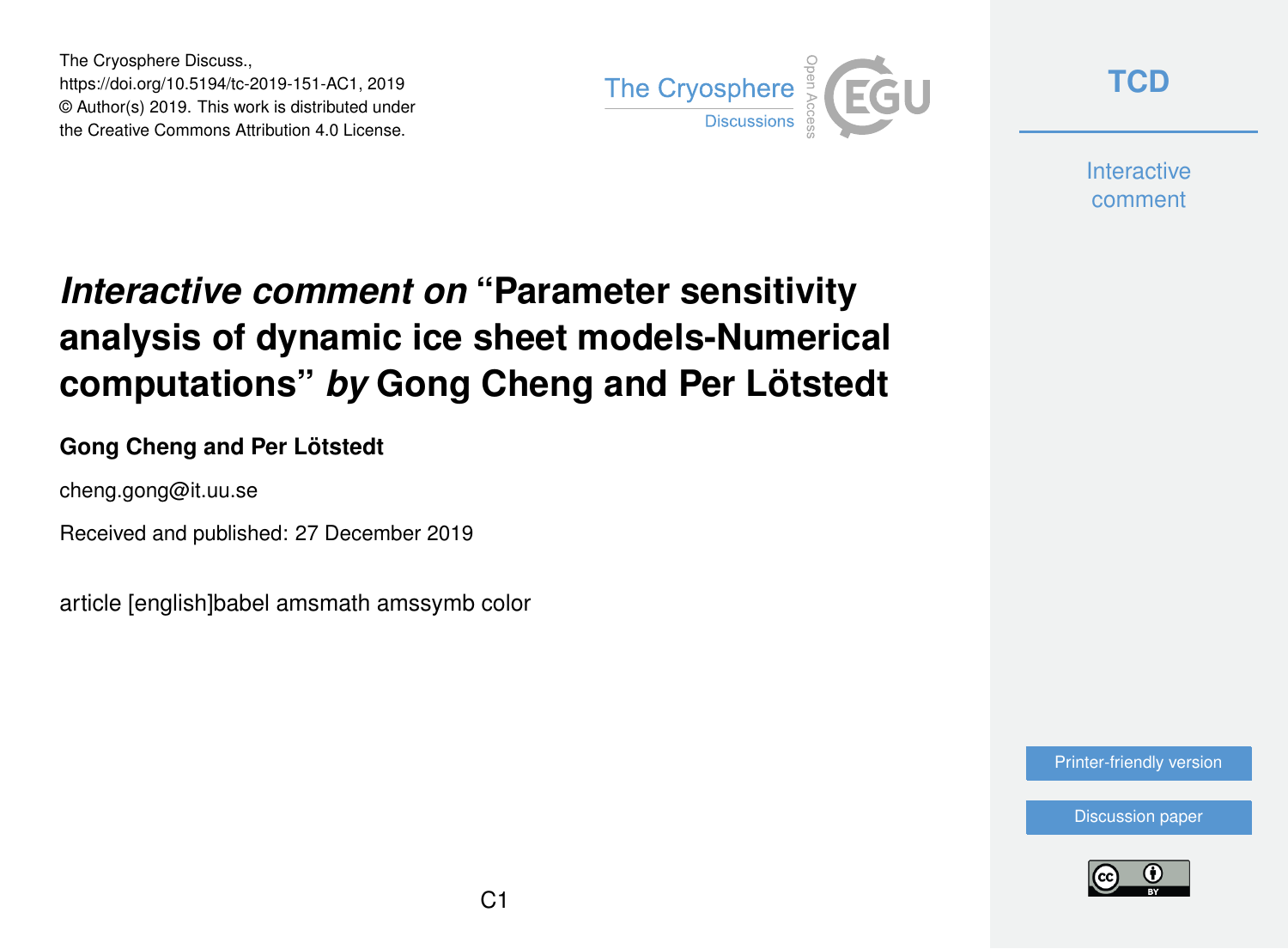## **[TCD](https://www.the-cryosphere-discuss.net/)**

## Response to Anonymous Referee #1

December 27, 2019

The authors consider a very important and interesting problem, ie the (inverse) problem of estimating the sensitivity of basal flow parameters to surface date. In fact, this is such an interesting question that it has been addressed many times in many publications in glaciology before. I have a positive view of this work. However, I think the best approach forward is to ask the authors to rework their manuscript and provide much better context and comparison of their work with previous work. Below I give some references to papers that the authors might find useful in this respect.

**Response**: The new references suggested by the reviewer have been added and more comparisons are made with earlier work in the Introduction and at other places in the paper.

The formulation of the adjoint equations for the time depended SSA case is, I believe, done here for the first time. I found it next to impossible to follow the derivations in the paper. However, reading (Cheng & Lötstedt, 2019) this all became much easier to understand. I wonder if it might not be a good idea to focus the paper more on the relevant message to the glaciological community and either offload some more of the technical details to appendixes or just refer to the arXiv manuscript.

**Response**: More discussion and conclusions are found in the final two sections. The

**Interactive** comment

[Printer-friendly version](https://www.the-cryosphere-discuss.net/tc-2019-151/tc-2019-151-AC1-print.pdf)

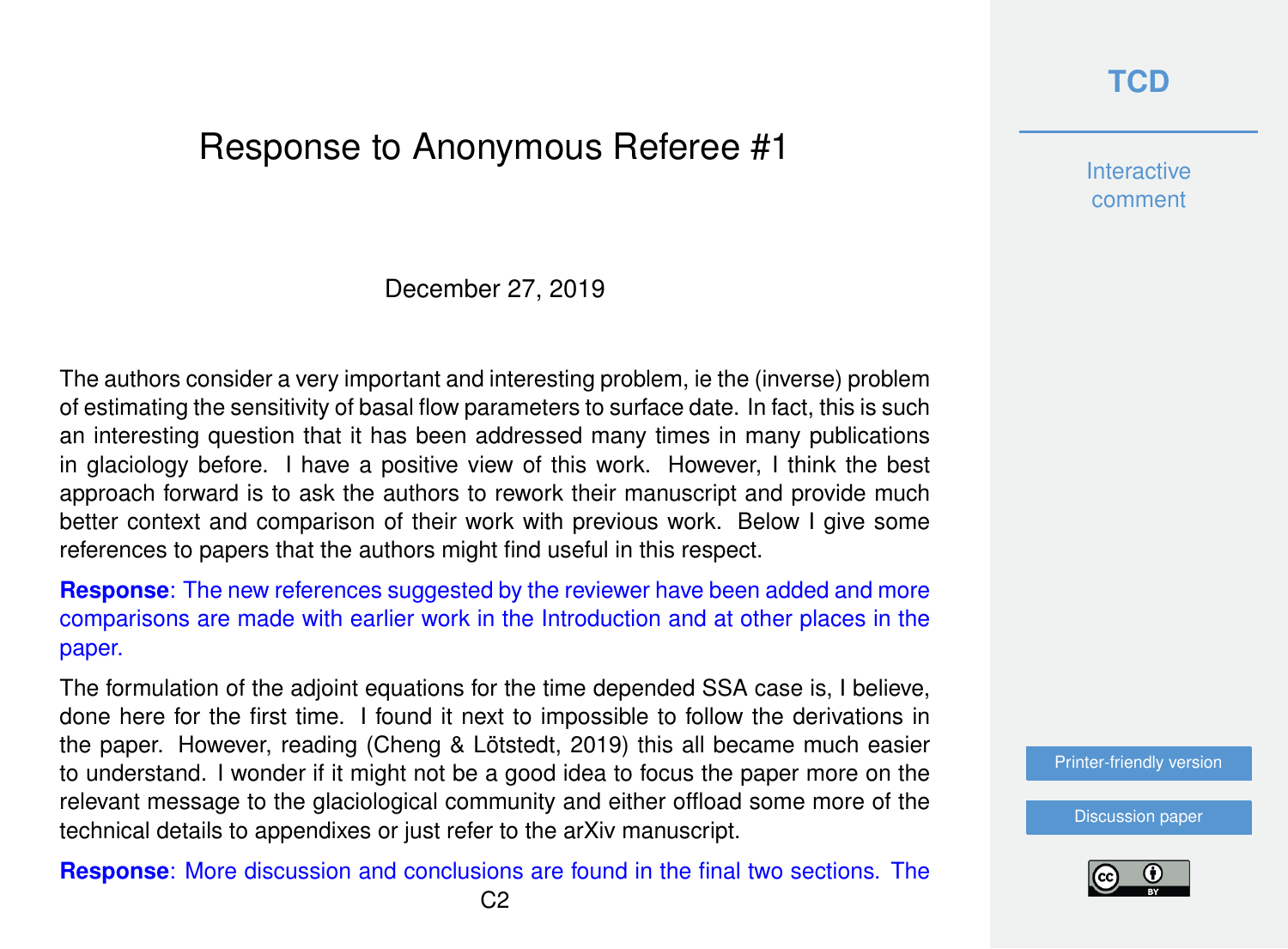#### description of the SVD is moved to a subsection in the Appendix.

I found it very nice how  $w_{ub}$  and  $w_{uc}$  are determined from the solutions of the adjoint problem  $\phi$  and v. This is actually a straightforward application of the adjoint method, but at least in glaciology I have not seen this done so often, although possibly (Martin & Monnier, 2014; Monnier & des Boscs, 2017) may have done this already. This is a clever way of estimating the sensitivity of, for example, velocities at one given location to any perturbation in C. (But are not a brackets missing in Eq. 20 and 21?). I suspect that this can easily be done in any modern ice-flow model by just modifying the cost function to include surface data from only one location at a time.

**Response**: Yes, the weights can be computed for any ice model not just FS and SSA. We discuss the mentioned papers and do not think that Monnier et al did it in this way. The convention is sometimes that the brackets are not needed around a sum in the integral.

I found the transfer matrix approach also to be very interesting. As this approach has been used before by (Gudmundsson, 2008; Gudmundsson & Raymond, 2008; Pralong & Gudmundsson, 2011; Thorsteinsson et al., 2004) it would have been valuable for the reader to be able to understand to what the differences are with respect to those previously published studies. Since the authors mostly consider the case  $m = 1$  they can compare this with previously published analytical transfer functions (note that the  $m > 1$  solutions by (Gudmundsson, 2008) contain an error, but the  $m = 1$  case is OK). It appears that the main differences are that this study is numerical and the sensitivity matrices  $Q_{ub}$  and  $W_{uc}$  evaluated numerically. This gives great flexibility, but makes it more difficult to arrive at general conclusions. The work seems related to (Martin & Monnier, 2014) who also used a purely numerical approach.

**Response**: The transfer matrices are evaluated both numerically and analytically for SSA. We have written a paragraph in the Result section about the interpretation of the formulas in the Appendix.

## **[TCD](https://www.the-cryosphere-discuss.net/)**

**Interactive** comment

[Printer-friendly version](https://www.the-cryosphere-discuss.net/tc-2019-151/tc-2019-151-AC1-print.pdf)

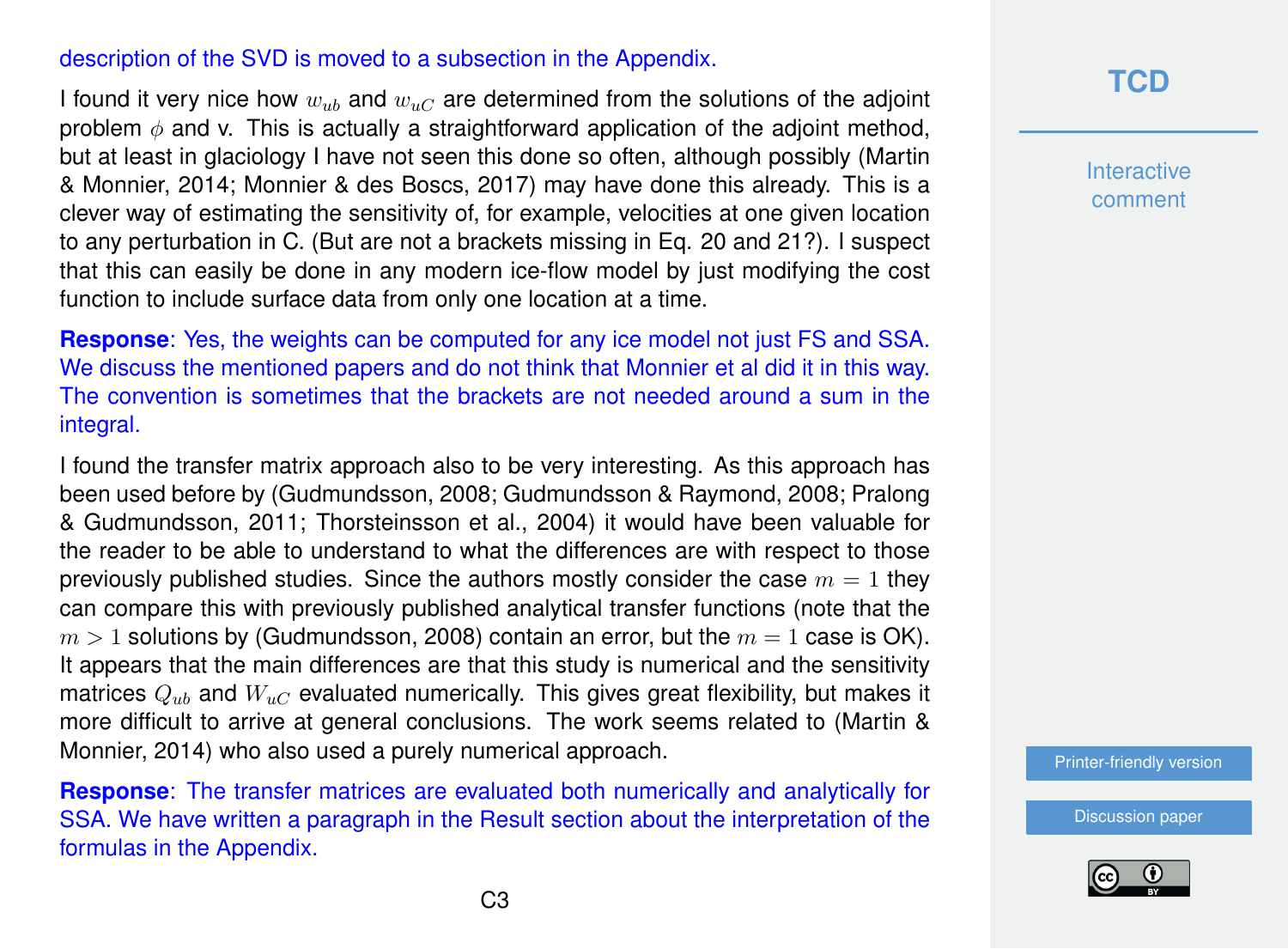The authors state that previously 'The time dependent height equation for the moving upper surface is not included in the inversion.' While this may be true for some inverse models, there are a number of publications that use  $ds/dt$  (s being the upper surface) information in the inversion. This has been done for example by using the kinematic boundary condition at the upper surface or the vertically integrated mass conservation equations. To my knowledge, all the modern ice-flow models (i.e. ISSM, Wavy, Ua, BISICLES, Elmer/Ice) allow for this option. The  $dh/dt$  (h ice thickness) is, for example, used to determine ice thickness in BISICLES and ISSM and when solving for basal slipperiness and ice rheology parameters in Wavy and Ua. See for example (Kyrke-Smith et al., 2018; Monnier & des Boscs, 2017). However, the authors are I think right in stating that the adjoint equations have not been derived for the transient SSA equation before. However, I believe that in effect Dan Golberg has done so previously using automated differentiation (Goldberg et al., 2015).

**Response**: Goldberg's work is discussed. It uses autometic differentiation, numerical approximation in time, and transient data but the analytical adjoint is not derived. The analytical adjoint equations allow us to draw conclusions about the solutions for FS and SSA (e.g. in the Appendix) and the sensitivity in the more theoretical paper in arXiv by the authors and in a new paragraph in Section 3.2. Another conclusion is that the adjoint height equation and its solution is important for height perturbations but not for velocity perturbations (see e.g. Conclusions). Yes, time dependent data are permitted in modern codes but without including the time derivative of the height in the differential equation. For instance, in Monnier and des Boscs for the extended SIA model  $dh/dt$  is subtracted from the surface mass balance and a stationary problem is solved (7).

I must confess that I found most of the conclusions and the points addressed in the discussions rather weak. It is always going to be difficult to make any general statements about parameter sensitivity using a numerical approach. I think the approach the authors use is excellent if looking at some specific domains and for some specific model studies. I could for example imagine this to be a useful exercise when looking at

## **[TCD](https://www.the-cryosphere-discuss.net/)**

**Interactive** comment

[Printer-friendly version](https://www.the-cryosphere-discuss.net/tc-2019-151/tc-2019-151-AC1-print.pdf)